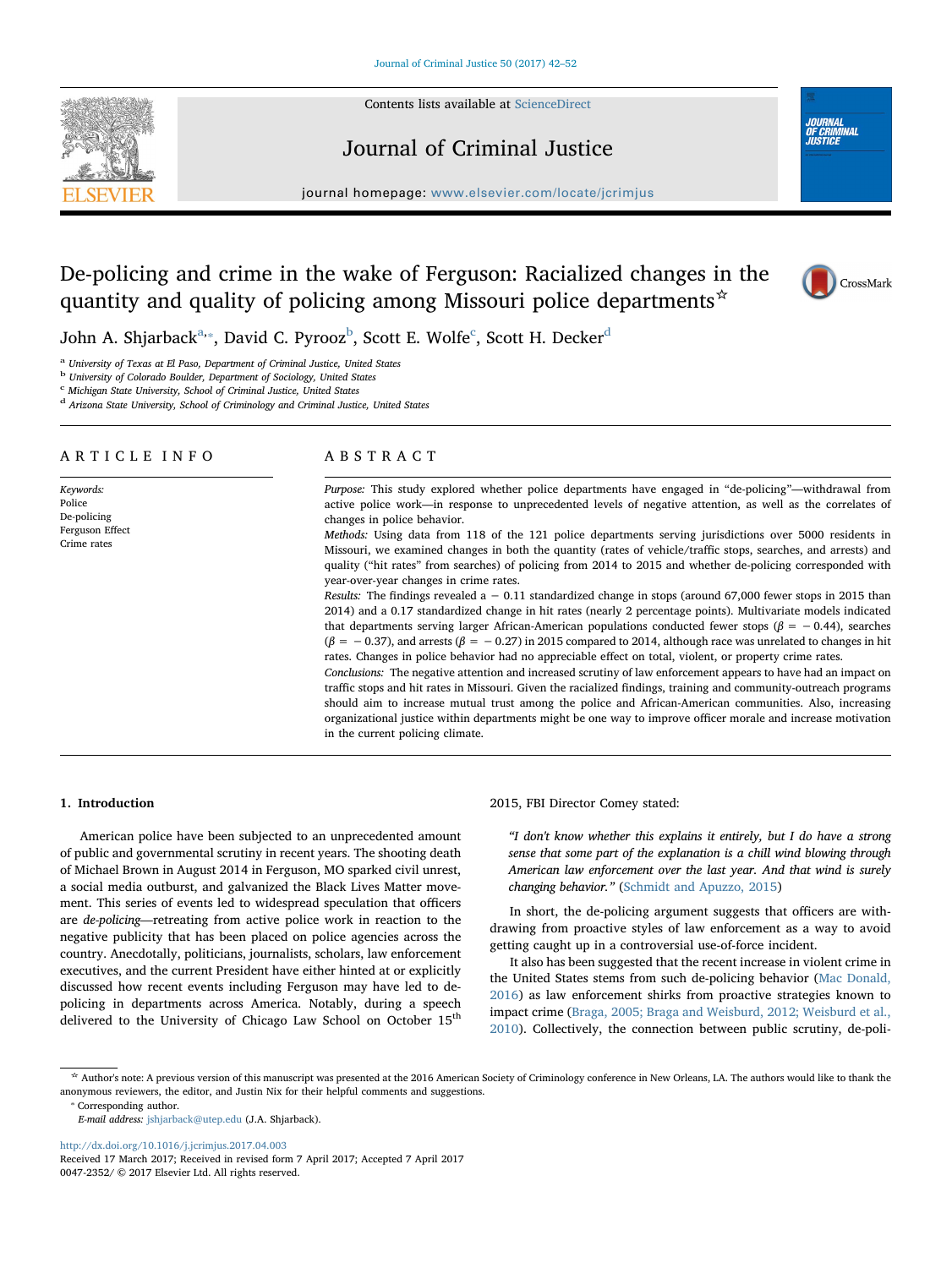cing, and crime has become known as the "Ferguson Effect." The evidence indicates that crime rose in 2015 compared to 2014 for certain specific offenses, including violence (see [Mac Donald, 2015\)](#page-10-2), but rigorous and systematic research has challenged whether the rise can be pinned on a Ferguson Effect ([Pyrooz et al., 2016; Rosenfeld, 2015,](#page-10-3) [2016; Towers and White, 2017](#page-10-3)). Only one study to date has examined whether de-policing has occurred in the wake of Ferguson and whether such behavior was associated with changes in crime [\(Morgan and Pally,](#page-10-4) [2016\)](#page-10-4). Importantly, this study was confined to a single city—Baltimore.

This raises several important questions: did the high-profile deadly force incident in Ferguson and the subsequent widespread protests and social media attention lead to de-policing? If de-policing occurred, was it associated with changes in the crime rate as the Ferguson Effect hypothesis would suggest? To date, there have been few studies on depolicing in general (see [Morgan and Pally, 2016; Oliver, in press;](#page-10-4) [Rushin and Edwards, in press\)](#page-10-4) and the evidence is mixed in those analyses that do exist. Allegations of de-policing are more likely to be based on political rhetoric, speculation, and media sources [\(Leo, 2001;](#page-9-1) [Mac Donald, 2001, 2015\)](#page-9-1) as opposed to comprehensive, data-driven analysis. Rigorous empirical inquiry has not kept pace with contemporary accusations of de-policing in the wake of high-profile events involving law enforcement.

The current study examines de-policing among municipal police agencies in Missouri—arguably "ground zero" for the alleged Ferguson Effect—by addressing three main issues. First, we assess the extent to which de-policing occurred among 118 law enforcement departments serving municipalities with over 5000 residents in the state by examining changes in both the quantity (i.e., standardized rates of traffic/vehicle stops, searches, and arrests) and quality (i.e., contraband "hit rates") of policing from 2014 to 2015. This represents, to our knowledge, one of the largest studies of de-policing to date. Much of the de-policing literature focuses solely on the quantity of policing (e.g., stop rates or arrests) changes after an exogenous event like a highprofile shooting or consent decree [\(Morgan and Pally, 2016; Rushin and](#page-10-4) [Edwards, in press](#page-10-4)). While important, this type of inquiry does not consider whether the quality of policing is influenced by an environmental jolt. High-profile police shootings may lead to de-policing in the form of reduced stop, search, or arrest rates, but perhaps this is a good thing if it also corresponds to increased success rates of finding contraband [\(Fagan and Ash, in press](#page-9-2)).

Second, and consistent with previous theoretical hypotheses (see [Cooper, 2002\)](#page-9-3), we also test the impact that a jurisdiction's proportion of African-American residents might have on de-policing. Namely, we explore whether jurisdictions with higher percentages of African-American residents—those areas most impacted by the negative attention from police shooting incidents—are more prone to de-policing. Finally, we examine whether any observed de-policing behavior is associated with changes in the crime rate across the Missouri agencies included in our sample. The overarching goals of our study are to (1) provide the most comprehensive test of one of the leading mechanisms believed to be a result of the events in Ferguson; (2) identify whether the characteristics of municipalities—particularly racial demographics—are associated with police behavior changes; and (3) determine the extent to which de-policing is indeed related to crime rate increases, as anticipated by leading proponents of the Ferguson Effect thesis.

#### 2. An overview of de-policing research "Pre-Ferguson"

The term "de-policing" has a negative connotation and refers to officers retreating from active police work in response to an event that generates criticism of the police, such as a riot, consent decree, civil lawsuit, or a high-profile deadly force incident. William [Bratton \(1998\)](#page-9-4), then commissioner of the New York Police Department, and George [Kelling \(1998\)](#page-9-5) were among the first to discuss the potential consequences of officers disengaging from proactive law enforcement activities. They described de-policing as a causal factor that could lead

to increases in crime due to reductions in the level of guardianship provided to communities. It has been argued that de-policing is often a reaction to racially-charged issues, such as oversight/lawsuits from allegations of racial profiling and civil unrest/riots due to deadly force incidents involving minorities. Thus, there may be a racial component to de-policing. On the one hand, the negative effects of de-policing might be more pronounced if they occur in structurally disadvantaged minority communities [\(Cooper, 2002\)](#page-9-3)—the very communities that tend to suffer from higher rates of crime and victimization to begin with. On the other hand, there may be benefits to de-policing, particularly when policing has been used, as in the case of traffic stops, as a means to generate revenue for communities ([Fagan and Ash, in press](#page-9-2)). [Morgan](#page-10-4) [and Pally \(2016\)](#page-10-4) outline how de-policing, particularly in minority communities, might alleviate the negative effects (e.g., strained community relations) of aggressive order maintenance/broken windows policing tactics (e.g., "stop, question, and frisk") and limit highly discretionary stops and arrests, which are often viewed as controversial ([Epp et al., 2014; White and Fradella, 2016](#page-9-6)).

Whether departments and their officers do less in response to external investigations and oversight by the U.S. Department of Justice's Civil Rights Division (§ 14141) is one of the more common sources of concern regarding de-policing. The few empirical tests of depolicing that have been conducted in the context of Justice Department oversight have yielded mixed and inconclusive results. At the department level, [Stone et al. \(2009\)](#page-10-5) found no evidence of de-policing in terms of reductions in either pedestrian and motor vehicle stops by the Los Angeles Police Department in the wake of the agency's federal consent decree. However, a Vera Institute of Justice evaluation of the Pittsburgh Bureau of Police uncovered evidence of de-policing after that agency entered into a consent decree with the Justice Department. Focus groups conducted among sergeants and front-line staff revealed that "officers were often unwilling to go above or beyond minimal requirements of their assignments" following the enactment of the consent decree ([Davis et al., 2002,](#page-9-7) pg. 51).

A number of other exogenous shocks have been investigated in a depolicing context. [Shi \(2009\)](#page-10-6) found a de-policing effect within the Cincinnati Police Department following an April 2001 riot, which erupted after a controversial deadly force incident involving an unarmed black teenager. Misdemeanor arrests, arrests for drug and drinking-law violations, and arrests in African-American communities decreased significantly after the April 2001 riot. Conversely, [Schultz](#page-10-7) [and Withrow \(2004\)](#page-10-7) found that departments in their sample of 14 cities did not experience reductions in traffic stops after mandatory reporting policies (a form of externally instituted control) on drivers' race/ ethnicity were implemented, which was argued at the time to dramatically alter law enforcement reporting behavior. There is also ample support in the literature that officers do not change their behavior in the face of civil lawsuits [\(Garrison, 1995; Hughes, 2001; Kappeler,](#page-9-8) [2001; Novak et al., 2003; Scogin and Brodsky, 1991; Vaughn and](#page-9-8) [Coomes, 1995; Vaughn et al., 2001\)](#page-9-8). [Novak et al. \(2003\),](#page-10-8) for example, found that officers who were sued in a civil proceeding or personally knew another officer being sued were no less likely to initiate encounters, conduct searches, use force, or make arrests.

# 3. De-policing in the social media era

The new era of social media diffuses the effects of high-profile police shootings, such as the one that occurred in Ferguson, across the nation (and internationally). Twitter, Facebook, and other social media platforms, coupled with the ubiquity of smartphones and their ability to capture high-resolution videos, permit people to witness first-hand controversial police behaviors. The process of social media contagion allows coverage of such incidents to spread quickly and to exert an impact in other jurisdictions. For example, social media may allow the actions of police officers in Chicago to affect citizen responses to the police in an entirely different city or state. In the aftermath of high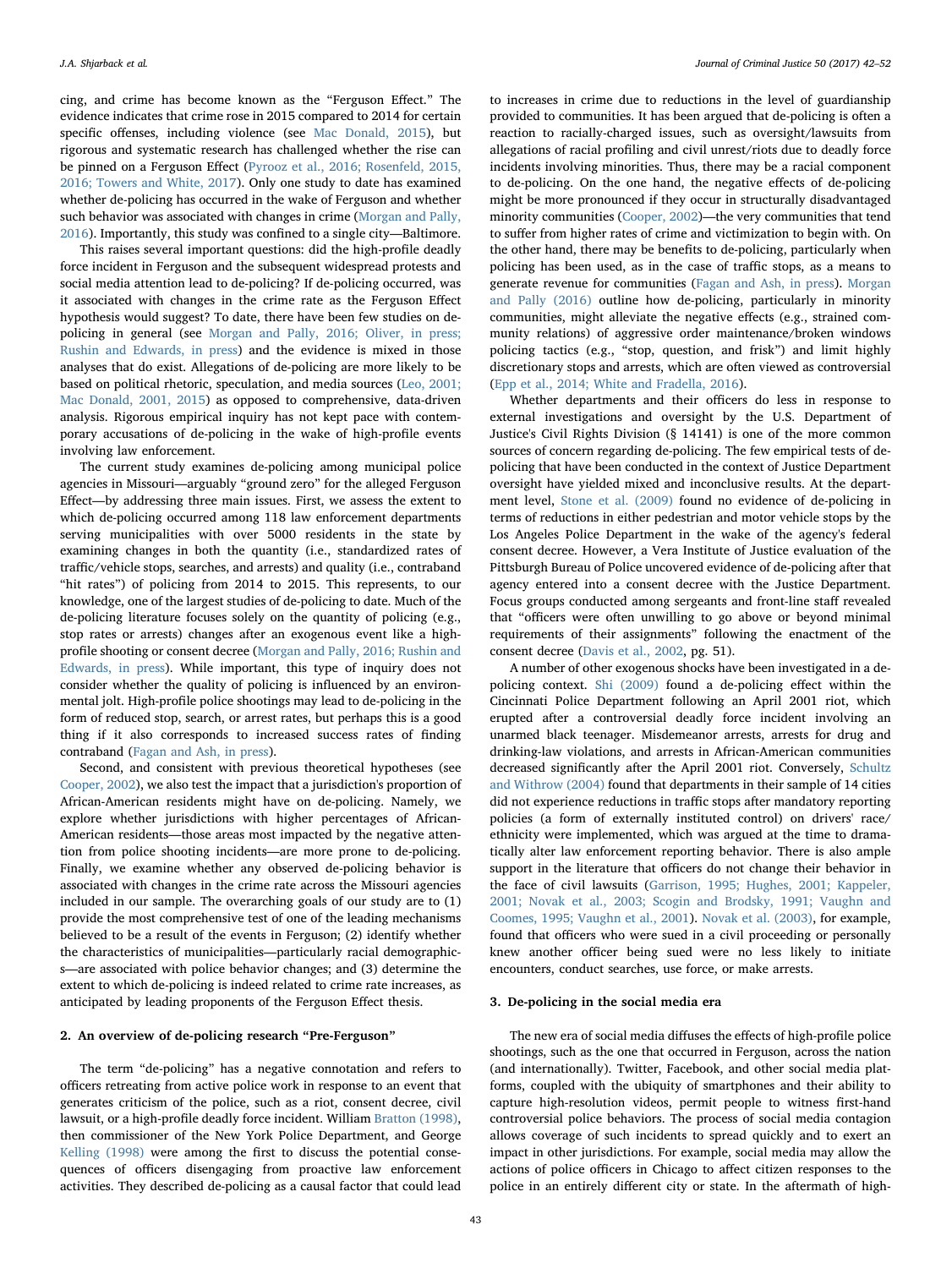profile police shootings over the past few years, it has become common to see sustained public protest and, in some cases, violent riots. Such public protest is a classic example of citizens challenging the legitimacy of the police. In fact, the term "Ferguson Effect" itself symbolizes a crisis in police legitimacy and suggests that officers may respond by withdrawing from some of their duties (see [Nix and Wolfe, 2017; Wolfe](#page-10-9) [and Nix, 2016\)](#page-10-9). The Ferguson Effect, or YouTube Effect as William Bratton refers to it, would anticipate a police pullback from proactive policing out of concern for becoming part of the next viral video.

#### 3.1. Studies and media reports of aggregate agency output

[Morgan and Pally \(2016\)](#page-10-4) performed arguably the most rigorous investigation into de-policing in the wake of several high-profile deadly force incidents. Using recorded crime incidents and arrests in Baltimore, they examined trends for pre- and post-Ferguson (August 2014) as well as pre- and post-Freddie Gray<sup>1</sup> (April 2015). They found that, between August 2014 and April 2015 following the death of Brown in Ferguson, arrests decreased substantially although recorded crime incidents held stable; declines in arrests were largest for less serious, high-discretion offenses (e.g., driving violations; disorderly conduct). Arrests declined even further after the death of Freddie Gray in Baltimore police custody in April 2015—a pattern that persisted after removing arrests that occurred during the week of unrest (see also [Fischer-Baum and Flowers, 2015\)](#page-9-9). These reductions are consistent with claims that the Baltimore Police Department pulled back from law enforcement activity in response to the events in Ferguson and their own city. Yet, the analysis did not support the connection between de-policing and increased crime.

Several media reports also addressed de-policing in cities that have experienced high-profile police shootings of minority citizens; however, these examinations are largely descriptive in nature. [Arthur and Asher](#page-9-10) [\(2016\),](#page-9-10) for example, reported that the Chicago Police Department experienced a significant drop in arrests for homicides and nonfatal shootings as well as other crimes (e.g., drug offenses) since the video of the shooting death of Laquan McDonald was released on November 24<sup>th</sup>, 2015. Taken alone, this does not necessarily imply that de-policing occurred. Clearance rates, particularly for homicide, are partially a function of citizen cooperation. [Desmond et al. \(2016\)](#page-9-11) recently showed that public crime reporting can decline in the aftermath of a high-profile police-related event. In this way, changes in arrest behavior may be a function of changes in police behavior, citizen cooperation, or both. [Asher](#page-9-12) [\(2016\)](#page-9-12) found reductions in drug arrests from the Baton Rouge (LA) Police Department after the killing of Alton Sterling. Finally, [Knapp \(2016\)](#page-9-13) reported a 51% decrease in traffic stops among the North Charleston (SC) Police Department in the nine months following the shooting of Walter Scott compared to the same period the year prior.

#### 3.2. Officer perceptions

In addition to studies of department-level behavior, other research has examined whether the current social and political climate has impacted police officers' perceptions of their job, the citizens they serve, and confidence in their authority. [Wolfe and Nix \(2016\)](#page-10-10) surveyed a sample of sheriff's deputies in a southeastern state and found that a nontrivial portion of respondents indicated that they had become less motivated to enforce the law as a result of the recent negative publicity surrounding their profession (the survey was conducted approximately six months after Brown's death in Ferguson). Importantly, deputies who were sensitive to the negative publicity also reported less willingness to work with members of the community to solve local problems. Wolfe and Nix concluded that this was tentative support for the argument that

de-policing is one manifestation of the Ferguson Effect. However, this relationship was confounded by deputies' perceptions of supervisor organizational fairness. In another study, [Nix and Wolfe \(2016\)](#page-10-11) revealed that a substantial portion of officers in their sample felt that unfavorable media coverage of the police had negatively impacted their colleagues and that citizens' evaluations of the police had deteriorated since the incident in Ferguson. Lastly, [Nix and Wolfe \(2017\)](#page-10-9) showed that post-Ferguson publicity was negatively associated with police officers' selflegitimacy—defined as confidence in their authority as law enforcement officers. When taken together, these studies suggest that recent highprofile police shootings have the potential to result in de-policing behavior among officers who are far removed geographically from the locations of those sentinel incidents. Negative publicity surrounding police use of force may lead to reduced motivation and confidence, and communicate to officers that the public does not support their role.

Findings from a recent report by the [Pew Research Center \(2017\)](#page-10-12) seem to confirm such speculation about de-policing among American law enforcement. In a nationally representative sample of approximately 8000 police officers, nearly three-quarters (72%) reported that their departmental colleagues are now less willing to stop and question suspicious persons. It is important to note that, similar to the Nix and Wolfe studies referenced earlier, the Pew study did not measure police behavior directly, but simply officers' perceptions of their fellow officers' reluctance to perform some of their law enforcement duties. Still, a majority of officers believe that tensions with the minority community have reached a tipping point, and that police work is more difficult today as a result of these high-profile incidents.

## 4. Extending de-policing research

As noted, there are few empirical studies of de-policing in general and even fewer examining de-policing in the contemporary context (i.e. "post-Ferguson"). This study explores the extent to which de-policing occurred between 2014 and 2015 among Missouri police agencies in the wake of Ferguson. We anticipate that Missouri agencies engaged in fewer stops, searches, and arrests post-Ferguson. [Hypothesis 1](#page-2-1) examines changes in the quantity of policing.

<span id="page-2-1"></span>Hypothesis 1: The quantity of policing—as measured by stops, searches, and arrests—will decline in Missouri police departments in the post-Ferguson era.

We also argue for a more nuanced approach to exploring depolicing, one that encompasses a broader range of police behavior. Indeed, much of the de-policing literature gauges the quantity of depolicing. Missing from such studies is an examination of whether the quality of policing changes in the aftermath of an exogenous event. One way to assess this issue is by examining changes in policing output such as "hit rates"—the percentage of police searches that result in found contraband. Historically, scholars have observed that police are more likely to search African-American drivers and pedestrians but that such searches yield lower contraband hit rates relative to searches of white citizens ([Knowles et al., 2001; Persico and Todd, 2008](#page-9-14)). If de-policing were to occur, we may witness an increase in hit rates, as officers rely less on imprecise hunches and focus more attention on articulable reasonable suspicion. [Hypothesis 2](#page-2-2) addresses that issue.

<span id="page-2-2"></span>Hypothesis 2: The quality of policing—as measured by contraband hit rates—will improve in the post-Ferguson era.

An important gap in our understanding of de-policing processes is whether racial context shapes the extent to which exogenous shocks condition policing behavior. After all, the civil unrest that takes place after a police shooting typically occurs in cities characterized by strained police relations with minority communities. In other words, race plays a central role in the negative publicity surrounding police use of deadly force. Given the racially focused nature of recent high-profile police shootings and the historically tenuous nature of police-minority

<span id="page-2-0"></span><sup>1</sup> Gray, a 25-year old African-American city resident, died in police custody from a spinal chord injury sustained during a transport in a police van following a foot pursuit and his arrest for possession of an illegal switch blade ([Stolberg and Nixon, 2015\)](#page-10-13).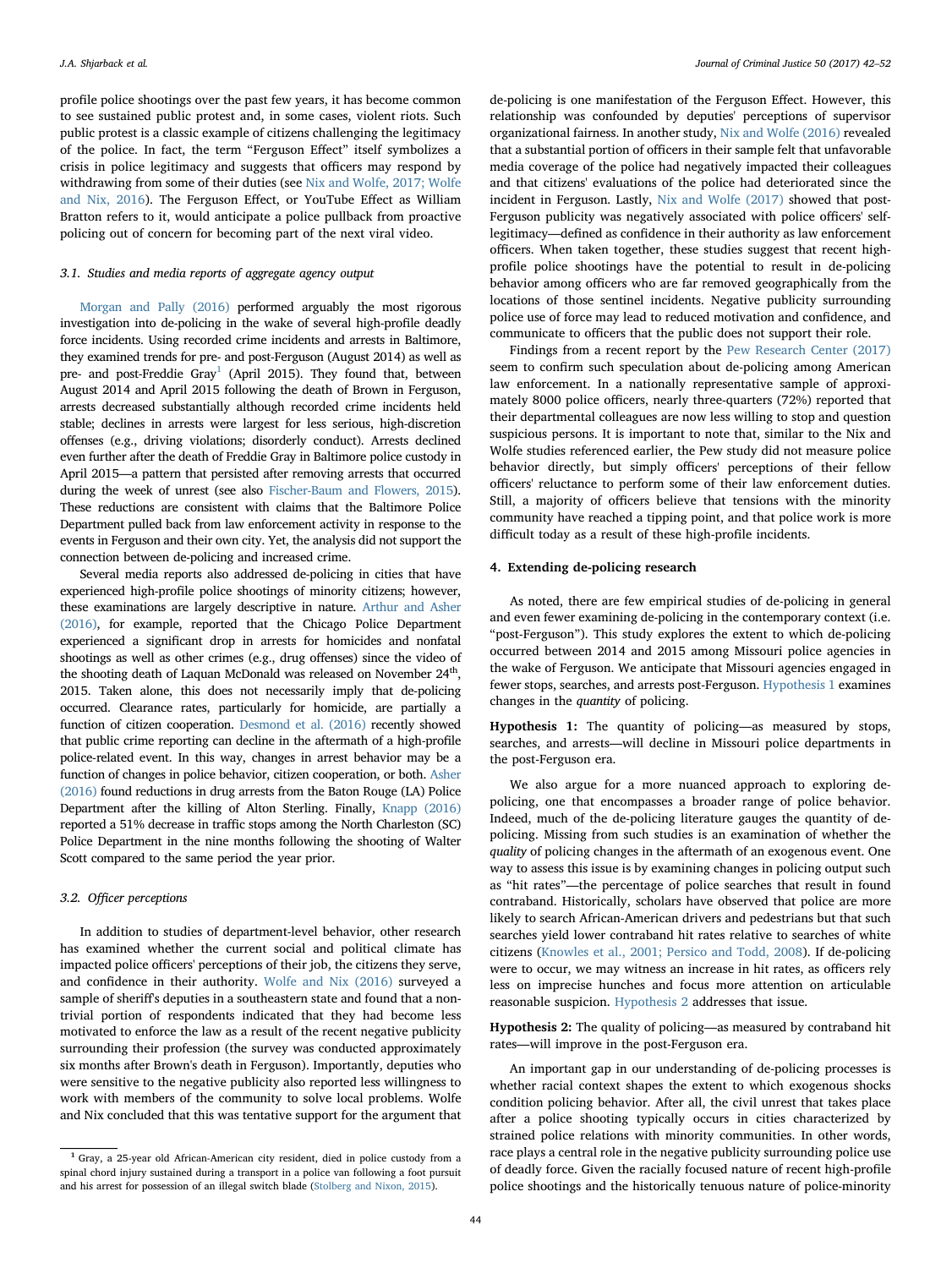relations [\(Kennedy, 1997; National Advisory Commission on Civil](#page-9-15) [Disorders, 1968; Walker et al., 2012\)](#page-9-15), it is reasonable to expect that the demographic composition of cities will affect the level of depolicing in the wake of Ferguson. If police officers are indeed withdrawing from their responsibilities in response to the heightened public scrutiny of their profession, we would anticipate this to occur to a greater degree in the environments most likely to have strained policecommunity relations, that is, the communities with a greater composition of African-American residents. This leads to [Hypothesis 3.](#page-3-0)

<span id="page-3-0"></span>Hypothesis 3: Jurisdictions with higher proportions of African-American residents will see a greater reduction in the quantity of policing post-Ferguson.

Additionally, we may observe an increase in hit rates within predominately African-American jurisdictions because officers may have become more cautious of stopping people in situations that do not have reasonable suspicion and be more "selectively certain" in conducting such stops and searches.

<span id="page-3-5"></span>Hypothesis 4: Jurisdictions with higher proportions of African-American residents will experience increases in the quality (i.e., increased hit rates) of policing post-Ferguson.

Finally, only one known study to date has examined whether there is a connection between de-policing behavior and crime in the post-Ferguson era. [Morgan and Pally \(2016\)](#page-10-4) found that arrests declined in Baltimore in the aftermath of the deaths of both Michael Brown and Freddie Gray. This was an important study but it is critical to note that it was confined to a single city, and changes in arrest behavior may be partially confounded with changes in crime reporting behavior ([Desmond et al., 2016](#page-9-11)). This underscores the need for replication and extension. We build upon this study by exploring de-policing behavior within traffic stops and focusing on numerous police jurisdictions. If the entirety of the Ferguson Effect argument is supported, we should not only observe de-policing behavior, but also subsequent changes in crime rates. [Hypothesis 5](#page-3-1) explores this issue.

<span id="page-3-1"></span>Hypothesis 5: De-policing behavior in the form of reduced traffic stops, searches, and arrests will be associated with increases in crime rates.

#### 5. Methods

### 5.1. Data

The data used in this study were drawn from several sources, including (1) agency-specific vehicle/traffic stop reports from the state of Missouri for 2014 and 2015, (2) the FBI's Uniform Crime Reports for 2014 and 2015, and (3) 2014 estimates from the U.S. Census Bureau's American Community Survey (ACS). In 2000, the Missouri state legislature passed Senate Bill No. 1053, which requires law enforcement agencies in the state to report specific information for all vehicle/ traffic stops conducted in a calendar year. For example, each agency is mandated to provide statistics on the number of traffic stops and the driver's race, as well as whether a search was conducted, contraband was found, or an arrest was made following each stop. Departments submit their stop data to the office of the Attorney General, who publishes annual agency-specific reports for public use.<sup>[2](#page-3-2)</sup> Because the law allows the Governor to withhold state funds from agencies that do not comply, compliance rates are exceptionally high and have remained stable since reporting became required. Indeed, 97.7% of the law

enforcement agencies in the state provided 2014 and 2015 traffic stop data to the Missouri Attorney General ([Koster, 2015, 2016\)](#page-9-16).

The Missouri Office of the Attorney General reports departmental traffic stop data as yearly totals. Analyses of the Ferguson Effect generally, but also de-policing specifically, using annual data stands in contrast to some of the novel and rigorous research that examines outcomes using monthly or weekly intervals [\(Maguire et al., in press; Morgan and Pally,](#page-10-14) [2016; Pyrooz et al., 2016](#page-10-14); but see [Rosenfeld, 2015, 2016\)](#page-10-15). While yearly aggregates of vehicle/traffic stop data are perhaps less than ideal, these data offer considerable advantages for the research questions we study. Indeed, what the data lack in terms of temporal granularity, which is easier to capture while studying single agencies [\(Asher, 2016; Morgan and Pally,](#page-9-12) [2016\)](#page-9-12), is made up for in breadth and the ability to study change across many of the states' local police departments. Thus, we can examine if police departments in an entire state underwent systematic changes in depolicing, while also identifying the correlates of greater or lesser change. This allows us to make broader inferences with respect to our findings.

In the absence of more fine-grained temporal intervals, year-over-year change is the next most appropriate temporal unit [\(Rosenfeld, 2016\)](#page-10-16). We are studying changes in the quantity and quality of policing from 2014, which is viewed as "pre-Ferguson," to 2015, which is viewed as "post-Ferguson." The shooting of Michael Brown took place on August 9<sup>th</sup>, 2014 and some of the most violent protests and intense media scrutiny occurred directly following the announcement that Darren Wilson would not be indicted on November 24th, 2014 [\(Davey and Bosman, 2014](#page-9-17)). This means that our results would be conservative to the extent that changes in policing occurred in 2014 rather than in 2015, that is, the events of Ferguson corresponded with changes in policing activity that drove down the quantity of policing and increased in the quality of policing in 2014. We assessed the sensitivity of our research design strategy to an alternative assumption, and found that the results presented herein reveal a statistically and substantively similar story.<sup>3</sup> We elected to proceed with the year-overyear change research design because agency-years is the most appropriate unit of analysis and results in a more straightforward interpretation.

The sample consists of 118 of the 121 local law enforcement agencies serving municipalities with populations exceeding 5000 persons. Similar to prior research using policing data from the Missouri Office of the Attorney General [\(Rojek et al., 2004\)](#page-10-17), this population threshold was employed to ensure reliability in the counts of traffic stops, searches, and arrests. If we included departments with small base rates for stops and/or searches in less populated jurisdictions, even slight year-over-year changes could result in large differences. While 121 local law enforcement agencies throughout Missouri satisfied the threshold criteria, three agencies were missing Uniform Crime Report data and were removed from the analysis[.4](#page-3-4) These 118 departments account for more than three quarters of the 1.9 million traffic stops recorded by municipal agencies in the state between 2014 and 2015 and provide services to about 53% of Missouri's 6 million

<span id="page-3-2"></span><sup>&</sup>lt;sup>2</sup> Missouri's vehicle stop reports can be found at "ago[.mo.gov/home/vehicle-stops](http://mo.gov/home/vehicle-stops-report)[report](http://mo.gov/home/vehicle-stops-report)". Yearly reports are usually published around June of the following year. The 2016 data, for example, were not available during the time of writing but should be published around June 2017. Additionally, departmental reporting of traffic stop data in Missouri has been ongoing since 2000. We argue that such reporting has become routine for agencies by 2014/15.

<span id="page-3-3"></span><sup>&</sup>lt;sup>3</sup> We divided the quantity and quality of policing in 2014 across the pre- and post-Ferguson periods by using the exogenous events of August as the cut-point. Eight months of 2014 ( $y^*$  0.666), along with 12 months of data from 2013, were used to construct a 20month pre-Ferguson period. Four months of 2014 (y \* 0.333), along with 12 months of data from 2015, were used to construct a 16-month post-Ferguson period. All of our policing measures were standardized by month to account for unequal exposure periods. This exercise in sensitivity resulted in three main findings. First, our monthly and yearly approaches to measure de-policing in the pre- and post-periods were highly correlated: stops ( $r=0.86$ ), searches ( $r=0.87$ ), arrests ( $r=0.86$ ), and hit rates ( $r=0.80$ ). Second, our pre- and post-Ferguson comparisons were substantively and statistically larger using this approach than what is reported in the main results: stops (ES = −0.14,  $t$  = 2.53), searches (ES = −0.06, t = 0.99), arrests (ES = −0.10, t = 1.93), and hit rates (ES = 0.27, t = 3.84). Third, our correlate of primary theoretical interest, the African-American composition of communities that police agencies serve, was statistically identical in terms of sign and significance with de-policing outcomes, although the effect sizes were slightly larger. Overall, this leads us to conclude that our year-over-year approach is valid and that our findings are robust to alternative assumptions.

<span id="page-3-4"></span> $4$  The three agencies included Chillicothe (population=8528, % African American=2.5), Dardenne Prairie (population=12,116, % African American=4.6), and DeSoto (population=6449, % African American=2.2).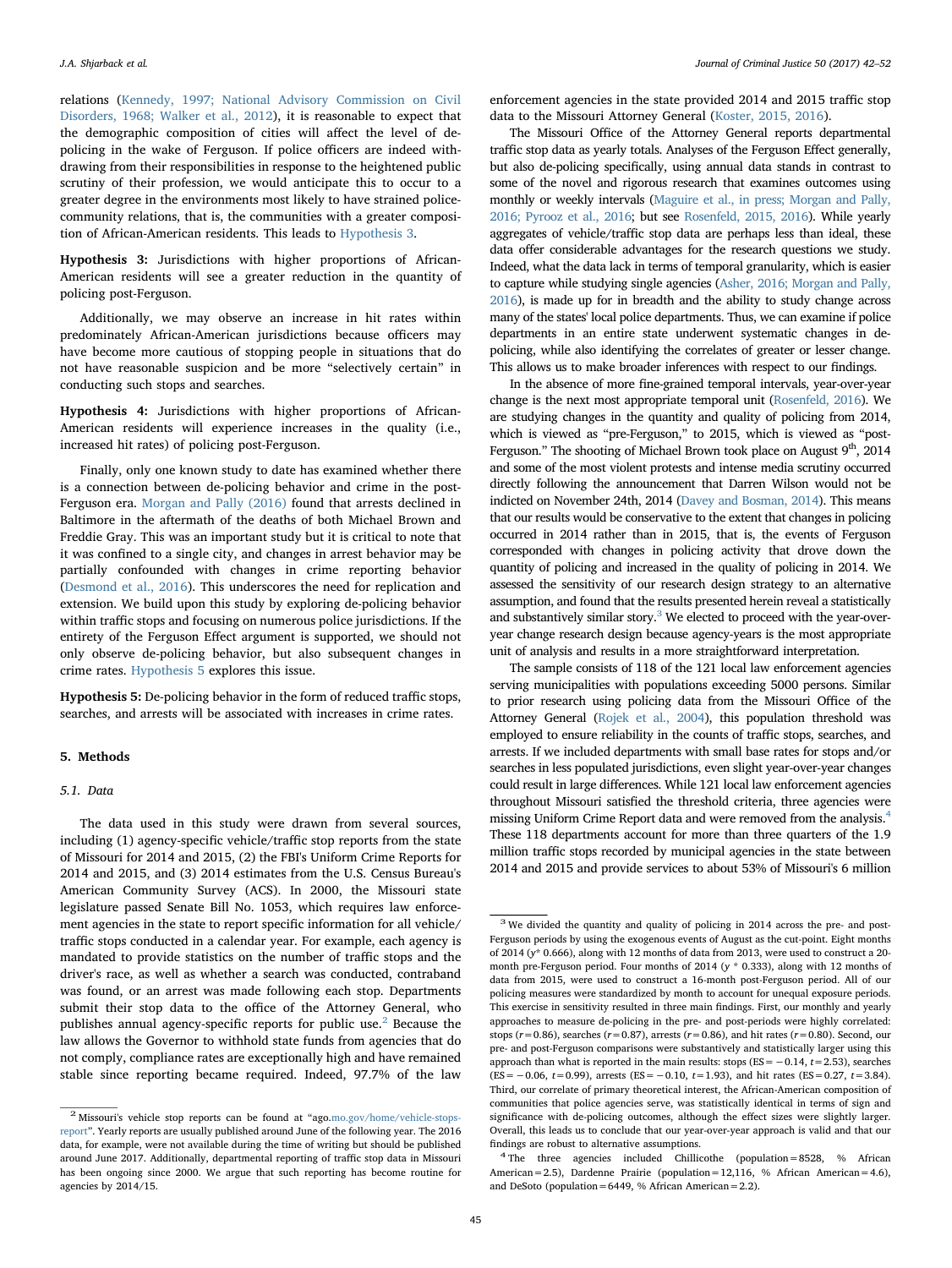residents. It is important to note that while the sample is more representative of municipal police departments in Missouri, it is unclear how generalizable the findings might be to law enforcement agencies across other states in the country.

#### 5.2. Measures

#### 5.2.1. Dependent variables

We focus on four outcomes related to changes in the quantity and quality of policing. In terms of the quantity of policing, we examine vehicle/traffic stops as well as searches and arrests stemming from those stops. Stops refers to the total number of times in a calendar year that police officers in a department pull over drivers of motor vehicles for alleged violations of any motor vehicle statute or ordinance. Searches are the total number of times in a calendar year that officers in a department engage in investigatory actions of a driver and his/her vehicle by conducting a search of the vehicle and person. Arrests include the total number of times in a calendar year that officers in a department take a driver into custody for the violation of a criminal law(s). Each of these outcomes, recorded originally as raw counts, were converted into rates per 10,000 persons.

In terms of the quality of policing, we examine contraband hit rates derived from traffic/vehicle stops. Hit rates are the proportion of searches derived from vehicle stops yielding drugs, weapons, or other contraband confiscated by police.

Two additional steps were undertaken to conduct our analyses. First, all of the outcomes were standardized across agency-years to have a mean of 0 and a standard deviation of 1 (i.e., z-score). Second, we computed year-over-year change scores by subtracting standardized values in 2014 from 2015, where positive and negative values indicate year-over-year increases and decreases, respectively, in the outcomes. Together, this allows us to determine if and how much change occurred across the periods, and to determine the extent to which the covariates of de-policing that we describe below are associated with these changes.

Finally, to assess the de-policing-crime link, Uniform Crime Report data were used to calculate a municipality's crime rate in 2014 and 2015. We focused on total, violent, and property crime. Similar to the police activity measures described above, these three outcome measures were standardized across agency-years and year-over-year change scores were computed.

### 5.2.2. Covariates

In addition to understanding whether de-policing occurred between 2014 and 2015, we are also interested in the extent to which changes in the quantity and quality of policing are endogenous to the racial composition of a jurisdiction. In an effort to test for a racialized depolicing effect, the percent African American (mean =  $9.63$ ; SD = 14.43) population was included as the key covariate in the study, which was drawn from the 2014 American Community Survey.

Several other covariates were included in this study as well. We examined whether being closer in distance to Ferguson was a salient factor associated with de-policing. Proximity to Ferguson was measured by calculating the geodesic distance from a given municipality to Ferguson, Missouri in miles (divided by 10). It ranged from 0 to 26 with a mean of 11.33 ( $SD = 9.22$ ). Next, we were interested in whether depolicing was more likely to occur if an agency experienced their own shooting-related event in 2015. Using an online database maintained by the Washington Post,<sup>[5](#page-4-0)</sup> fatal police shooting was measured as a dummy variable that captures whether a department experienced a deadly

shooting of a citizen in 2015 ( $1 = yes$ ); 5.93% of the departments in the sample had experienced such an event. UCR data were used to calculate a municipality's violent crime rate per 10,000 persons for 2014 (mean = 30.62;  $SD = 31.99$ ). Additional items were drawn from the 2014 American Community Survey, including the driving-age population (16 years old and above, divided by 5000) (mean = 4.16;  $SD = 8.65$ ), percent poverty (mean =  $26.68$ ;  $SD = 12.98$ ) and percent unemployed (*mean* = 8.87;  $SD = 7.21$ ). Summary statistics for the covariates are presented in [Table 1.](#page-5-0)

## 5.3. Analytic strategy

The analysis proceeded in three main steps. First, to test Hypotheses 1 and 2, a series of paired sample t-tests were used to compare mean rates of vehicle/traffic stops, searches, and arrests, as well as contraband hit rates from 2014 ("pre-Ferguson") to 2015 ("post-Ferguson"). Second, to test Hypotheses 3 and 4, a series of ordinary least squares (OLS) regression models were estimated to relate the African-American composition of a city, as well as our additional study covariates, to yearover-year standardized changes for each of the outcome variables. Finally, we examine whether changes in policing activity corresponded with changes in crime rates. The OLS models report robust standard errors. All covariates were mean-centered where the intercept represents the mean year-over-year change. None of the variance inflation factors exceeded 2.5 in all of our models. Recognizing that we have nearly the entire population of police agencies in Missouri serving populations exceeding 5000 persons, we report both statistical (i.e., standard errors and t-statistics) and substantive (i.e., y standardized coefficients in the tables, x-y standardized coefficients where appropriate) significance in our findings.[6](#page-4-1)

#### 6. Results

#### 6.1. Change in the quantity and quality of policing

The paired t-tests reported in [Table 2](#page-5-1) provide mixed evidence for the existence of de-policing among Missouri police departments. On the one hand, there were clear reductions in the number of stops performed by Missouri police departments. We observed a year-over-year reduction of about one-tenth of a standard deviation. The effect size, while not large, is noteworthy because it translated into nearly 67,000 fewer stops in these 118 agencies in 2015 than in 2014. On the other hand, the data also show that a reduction in the total number of stops did not correspond with a systematic reduction in searches or arrests across the agencies included in the study (i.e., global effects). While the values were negative, and there were indeed fewer searches and arrests stemming from stops in 2015 than there were in 2014, neither of the differences reached statistical significance nor were the standardized effects substantively significant. In terms of the quantity of policing, this suggests mixed evidence of a de-policing effect. This is noteworthy because the violent crime rates increased by 0.12 standard deviations between 2014 and 2015, although overall  $(\Delta 0.017)$  and property (Δ-0.002) crime remained largely unchanged.

In terms of the quality of policing, the contraband hit rate increased between 2014 and 2015. For every 100 searches that a police agency conducted for drugs, weapons, or any other contraband, they confiscated items 26.7% of the time in 2014 but 28.6% of the time in 2015. At first glance a 1.9 percentage point change might appear rather trivial, or perhaps a reflection of minor, yearly fluctuations. However, an effect

<span id="page-4-0"></span><sup>5</sup> The database can be accessed at "[https://www.washingtonpost.com/graphics/](https://www.washingtonpost.com/graphics/national/police-shootings/) [national/police-shootings/](https://www.washingtonpost.com/graphics/national/police-shootings/)" and has been used in prior studies ([Nix, Campbell,](#page-10-18) [Byers, & Alpert, in press\)](#page-10-18). In fact, scholars have recently begun to utilize independent online databases to conduct timely policing research, such as [killedbypolice.net](http://killedbypolice.net) ([Campbell, Nix, & Maguire, in press\)](#page-9-18) and the Officer Down Memorial Page [\(Maguire](#page-10-14) [et al., in press\)](#page-10-14).

<span id="page-4-1"></span><sup>6</sup> Null hypothesis significance testing is common practice in macro-level criminological research even when full population data are analyzed. For example, Rosenfeld and colleagues' (2007) important work on the impact of order-maintenance policing practices on crime trends in New York City relied on null hypothesis significance testing even though they analyzed near-complete precinct data. Other examples abound this literature (See [Towers and White, 2017](#page-10-19), in Significance, the journal of the Royal Statistical Society.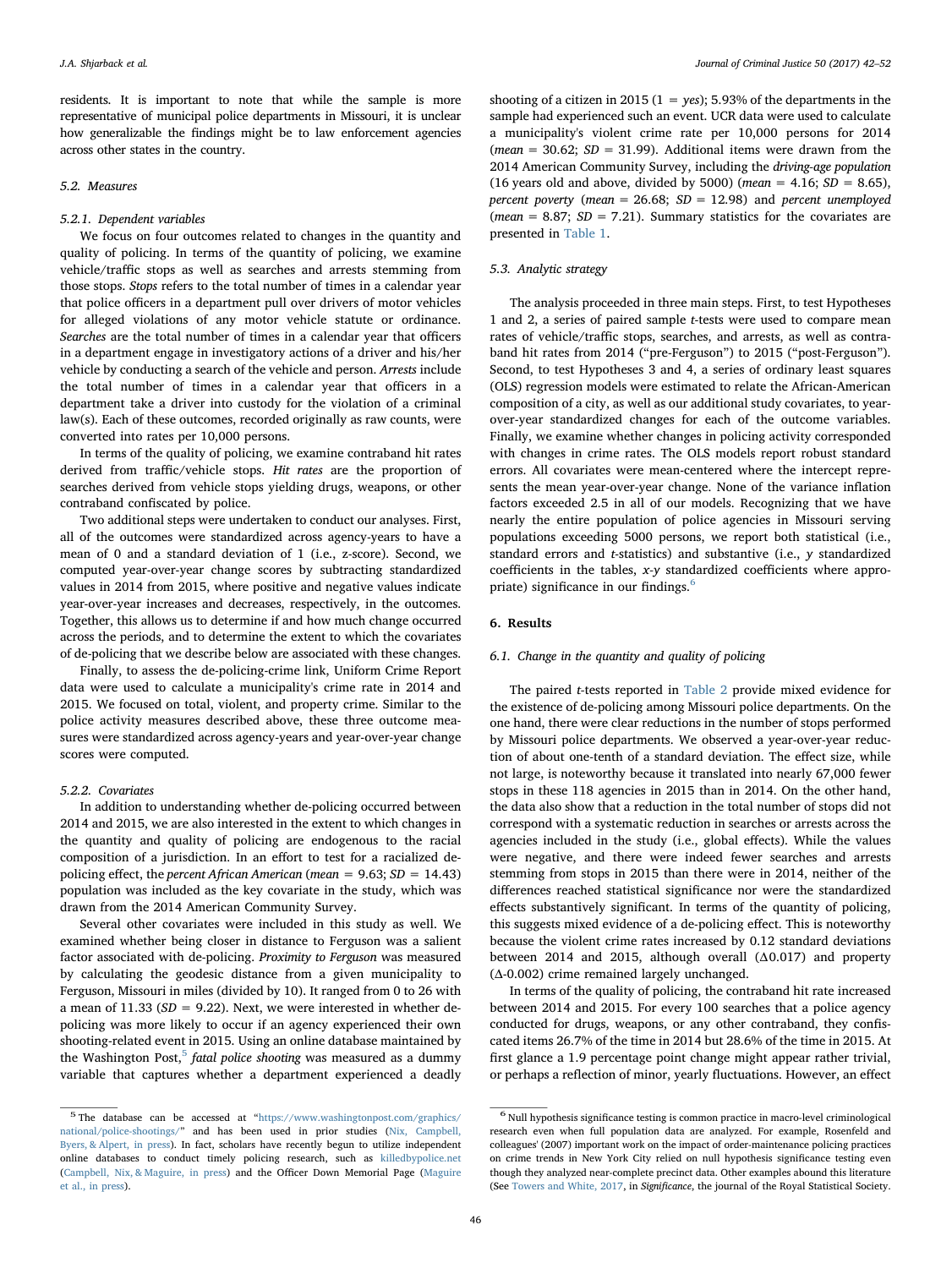#### <span id="page-5-0"></span>Table 1

Summary statistics for the study variables  $(N = 118)$ .

| Variables                          | Mean  | (SD)    | Min      | Max |
|------------------------------------|-------|---------|----------|-----|
| Proximity to Ferguson $\div$ 10    | 11.41 | (9.25)  | 0        | 26  |
| Fatal police shooting              | 5.93  |         | 0        | 1   |
| Violent crimes per 10,000 persons  | 30.62 | (31.99) | $\Omega$ | 168 |
| Driving-age population $\div$ 5000 | 4.23  | (8.75)  |          | 73  |
| % African American                 | 9.80  | (14.57) | $\Omega$ | 80  |
| % Poverty                          | 26.60 | (12.98) | $\Omega$ | 65  |
| % Unemployed                       | 8.93  | (7.21)  | 2        | 68  |
|                                    |       |         |          |     |

Ferguson Effect argument. We now turn to our bivariate analyses to determine if any of our covariates—but especially the racial composition of cities—are related to changes in the quantity and quality of policing.

#### 6.2. Bivariate analyses

[Table 4](#page-6-0) presents zero-order correlations for the covariates and outcome variables. We find initial support for [Hypothesis 3](#page-3-0), but not [Hypothesis 4.](#page-3-5) Regarding the quantity of policing outcomes, percent African American is negatively correlated with changes in vehicle/

#### <span id="page-5-1"></span>Table 2

Descriptive statistics and standardized year-over-year change for quantity and quality of policing outcomes per capita ( $N = 118$ ).

|          | $2014^{\circ}$ |           | $2015^a$ |           |         | Standardized change |             |  |  |
|----------|----------------|-----------|----------|-----------|---------|---------------------|-------------|--|--|
| Variable | Mean           | (SD)      | Mean     | (SD)      | Mean    | (SD)                | t-statistic |  |  |
| Stops    | 3604.68        | (1874.43) | 3404.79  | (1801.70) | $-0.11$ | (0.58)              | $2.04*$     |  |  |
| Searches | 211.54         | (156.71)  | 209.91   | (189.87)  | $-0.01$ | (0.62)              | 0.17        |  |  |
| Arrests  | 173.72         | (182.12)  | 161.84   | (150.96)  | $-0.07$ | (0.74)              | 1.05        |  |  |
| Hit rate | 26.71          | (12.40)   | 28.59    | (9.69)    | 0.17    | (1.02)              | $1.80^{#}$  |  |  |

NOTE: includes cities in Missouri with populations exceeding 5000 persons. Paired t-tests were used to determine if year-over-year changes were statistically significant. The denominator for per capita rates is 10,000 persons. All variables were agency-year standardized.

ABBREVIATIONS: (SD) = standard deviation; t-statistic = absolute value of t-statistics.

<span id="page-5-4"></span> $p < 0.05$ 

<span id="page-5-5"></span> $p < 0.10$  (two-tailed test)

<span id="page-5-3"></span> $a$  Per 10,000 persons

size of 0.17, while modest by conventional standards, reveals a yearover-year difference that is consistent with our directional hypothesis. Indeed, we anticipated that the searches police officers conduct will be of higher quality and more likely to yield contraband when police agencies are subject to the intense pressures brought on by the legitimacy crisis and distrust in law enforcement in the social media era of policing.

Overall, there is some evidence to support our hypotheses with respect to a de-policing effect—both in terms of the quantity and quality of policing—among Missouri law enforcement agencies. This analysis also revealed that there was considerable variability in yearover-year changes in stops, searches, arrests, and hit rates across the 118 agencies. It is important to note that we are not observing regression to the mean. [Table 3](#page-5-2) contains totals (including sheriff's departments) and year-over-year percent changes in stops, searches, arrests, and hit rates for the state of Missouri between 2010 and 2015. The 2014 to 2015 change in stops and arrests was greater than the absolute value of the prior three years combined. The hit rate was nearly of the same magnitude. This finding was observed in the aggregate in Missouri despite the fact that an additional 20 law enforcement agencies reported data in 2015 than in 2014. Something was indeed occurring among Missouri law enforcement agencies that resulted in such a major shift in police behavior, and it appears consistent with the

traffic stops ( $r = -0.37$ ;  $p < 0.05$ ), searches ( $r = -0.30$ ;  $p < 0.05$ ), and arrests ( $r = -0.21$ ;  $p < 0.05$ ). However, neither percent African American nor any of the additional covariates were statistically significantly correlated with changes in contraband hit rates, which suggests that there may be unobserved factors—specific to the community or to the police agency—that are the sources of changes in hit rates. We now turn to the multivariate analyses, focusing especially on whether the percent of African Americans in a jurisdiction is related to changes in the quantity of policing when accounting for alternative explanations.

#### 6.3. Multivariate analyses of changes in policing

[Table 5](#page-6-1) displays the results from a series of OLS regression models predicting year-over-year standardized changes in stops, searches, arrests, and hit rates. Models 1 to 3 largely reaffirm the findings from the bivariate analyses presented in [Table 4.](#page-6-0) As the African-American composition of a jurisdiction increased, the number of vehicle stops, searches, and arrests decreased from 2014 to 2015. Even though searches and arrests across agencies in the state of Missouri included in the study were largely unchanged between 2014 and 2015, as evidenced by null intercepts in Models 2 and 3, this was not the case for jurisdictions with a larger composition of African-American residents.

<span id="page-5-2"></span>Table 3

|  |  |  |  |  |  |  |  |  |  |  |  |  | Yearly frequency and change in the quantity and quality of policing across Missouri Law Enforcement Agencies, 2010–2015. |  |  |
|--|--|--|--|--|--|--|--|--|--|--|--|--|--------------------------------------------------------------------------------------------------------------------------|--|--|
|--|--|--|--|--|--|--|--|--|--|--|--|--|--------------------------------------------------------------------------------------------------------------------------|--|--|

| Year             | 2010      | 2011      | 2012      | 2013      | 2014      | 2015      |
|------------------|-----------|-----------|-----------|-----------|-----------|-----------|
| N                | 630       | 631       | 617       | 613       | 622       | 642       |
| Frequency        |           |           |           |           |           |           |
| Stops            | 1,688,720 | 1,654,360 | 1,635,477 | 1,679,565 | 1,681,382 | 1,579,488 |
| Searches         | 111,616   | 128,547   | 104,535   | 106,631   | 100,038   | 94,901    |
| Arrests          | 83,919    | 81,345    | 78,584    | 81,510    | 81,849    | 71,055    |
| <b>Hit Rates</b> | 22.13     | 22.52     | 23.41     | 23.92     | 25.11     | 27.94     |
| Change           |           |           |           |           |           |           |
| Stops            |           | $-2.00%$  | $-1.10%$  | 2.70%     | 0.10%     | $-6.10%$  |
| Searches         |           | 15.20%    | $-18.70%$ | 2.00%     | $-6.20%$  | $-5.10%$  |
| Arrests          |           | $-3.10%$  | $-3.40%$  | 3.70%     | 0.40%     | $-13.20%$ |
| <b>Hit Rates</b> |           | 1.80%     | 4.00%     | 2.20%     | 5.00%     | 11.30%    |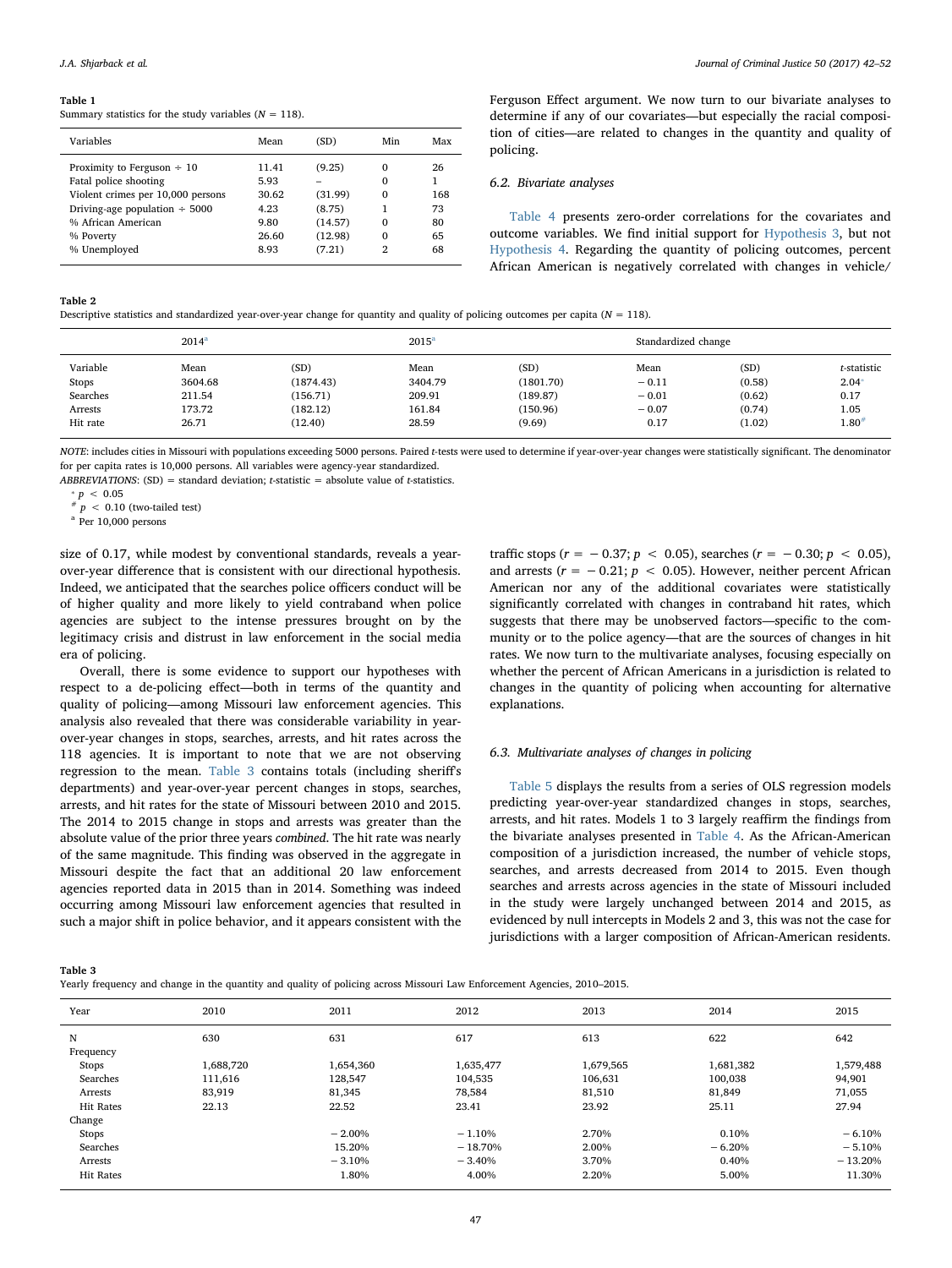#### <span id="page-6-0"></span>Table 4

Zero-order correlations between the independent and outcome variables ( $N = 118$ ).

|                |                                     |          |         |             |          |          | 6        | Stops    | Searches | Arrests  | Hit Rate |
|----------------|-------------------------------------|----------|---------|-------------|----------|----------|----------|----------|----------|----------|----------|
|                | Proximity to Ferguson <sup>a</sup>  | -        |         |             |          |          |          | $0.21*$  | 0.01     | $-0.09$  | $-0.14$  |
| $\overline{2}$ | Fatal police shooting               | 0.13     | -       |             |          |          |          | $-0.03$  | 0.12     | 0.00     | 0.01     |
| 3              | Violent crime rate <sup>b</sup>     | 0.05     | $0.41*$ | $\equiv$    |          |          |          | $-0.03$  | $-0.03$  | $-0.06$  | $-0.03$  |
|                | Driving-age population <sup>c</sup> | 0.07     | $0.68*$ | $0.48*$     | $\equiv$ |          |          | $-0.03$  | $-0.04$  | $-0.06$  | 0.04     |
|                | % African American                  | $-0.26*$ | 0.09    | $0.45*$     | $0.22*$  | $\equiv$ |          | $-0.37*$ | $-0.30*$ | $-0.21*$ | 0.06     |
| 6              | % Poverty                           | 0.00     | 0.01    | 0.06        | 0.06     | $0.23*$  | $\equiv$ | $-0.01$  | $-0.06$  | $-0.12$  | $-0.14$  |
|                | % Unemployed                        | 0.01     | $-0.01$ | $0.19^{#a}$ | $-0.01$  | 0.13     | 0.03     | $-0.11$  | $-0.07$  | $-0.05$  | $-0.12$  |

NOTE: the sample includes 118 cities in Missouri with populations exceeding 5000 persons and non-missing data. Zero-order correlations are reported.

<span id="page-6-3"></span> $^* p \; < \; 0.05$ 

<span id="page-6-6"></span> $^\#$   $p~<~0.10$  (two-tailed test)

<span id="page-6-7"></span> $a + 10$ 

<span id="page-6-4"></span><sup>b</sup> Per 10,000 persons

<span id="page-6-5"></span> $\div$  5000

#### <span id="page-6-1"></span>Table 5

OLS Regression Models Relating Year-Over-Year Standardized Change in the Quantity and Quality of Policing to the Independent Variables ( $N = 118$ ).

| Variable                           | Model 1<br>Vehicle stops per capita |             | Model 2<br>searches per capita |             | Model 3<br>arrests per capita |             | Model 4<br>hit rates |             |
|------------------------------------|-------------------------------------|-------------|--------------------------------|-------------|-------------------------------|-------------|----------------------|-------------|
|                                    | b                                   | t-statistic | b                              | t-statistic | b                             | t-statistic | b                    | t-statistic |
| Proximity to Ferguson <sup>a</sup> | 0.007                               | 1.14        | $-0.007$                       | 1.23        | $-0.013$                      | 1.50        | $-0.01$              | 0.97        |
| Fatal police shooting              | $-0.277$                            | 1.48        | 0.584                          | 0.84        | 0.164                         | 0.47        | $-0.21$              | 1.05        |
| Violent crime rate <sup>b</sup>    | 0.004                               | $2.66*$     | 0.003                          | $1.76^{*}$  | 0.002                         | 0.95        | $-0.00$              | 0.52        |
| Driving-age population $c$         | 0.002                               | 0.39        | $-0.012$                       | 0.95        | $-0.006$                      | 0.72        | 0.01                 | 1.42        |
| % African American                 | $-0.018$                            | $4.26*$     | $-0.016$                       | $4.20*$     | $-0.014$                      | $2.53*$     | 0.01                 | 1.28        |
| % poverty                          | 0.004                               | 0.91        | 0.001                          | 0.38        | $-0.003$                      | 0.83        | $-0.01$              | 0.93        |
| % unemployed                       | $-0.007$                            | 1.16        | $-0.004$                       | 0.67        | $-0.003$                      | 0.64        | $-0.02$              | 1.28        |
| Constant                           | $-0.109$                            | $2.20*$     | $-0.009$                       | 0.17        | $-0.072$                      | 1.06        | 0.17                 | $1.81*$     |
| $F$ -test                          | $3.72*$                             |             | $3.18*$                        |             | $2.59*$                       |             | $1.99$ <sup>#</sup>  |             |
| R-Squared                          | 19.27%                              |             | 13.96%                         |             | 8.03%                         |             | 6.36%                |             |

NOTE: The sample includes 118 cities in Missouri with populations exceeding 5000 persons and non-missing data; robust standard errors are reported; coefficients are interpreted as a one-unit increase in x corresponds with a b standard deviation change in y. All covariates were mean-centered.

ABBREVIATIONS:  $b = x$  unstandardized, y standardized coefficients; t-statistic = absolute value of t-statistics.

<span id="page-6-10"></span> $p < 0.05$ .

<span id="page-6-11"></span> $p < 0.10$  (two-tailed test)

<span id="page-6-8"></span> $a + 10$ 

<span id="page-6-9"></span> $^{\rm b}$  per 10,000 persons

<span id="page-6-12"></span> $± 5000$ 

Indeed, a 10-percentage point increase in the number of African-American residents corresponded with  $-0.18$ ,  $-0.16$ , and  $-0.14$ standard deviation changes in stops, searches, and arrests, respectively from 2014 to 2015. This is evidence of the racialized de-policing effect that was hypothesized from the outset, albeit with respect to the quantity of policing only.<sup>[7](#page-6-2)</sup> If the quantity of policing is changing in Missouri, it is occurring in jurisdictions with a greater composition of African-American residents.

Consistent with the bivariate findings, we observed no relationship between the African-American composition of a jurisdiction and our operationalization of the quality of policing. In fact, none of the covariates in our multivariate OLS model were related to changes in contraband hit rates, again suggesting that there are alternative sources of such variation. Indeed, the 0.17 standard deviation increase in hit rates represents a non-trivial year-over-year change, but an explanation of this change is not found in covariates used in this study. It is also worth noting that proximity to Ferguson and whether a jurisdiction had a fatal police shooting, two potentially meaningful predictors, played no role in any of our de-policing outcomes.

We provide a summary of our findings in [Fig. 1,](#page-7-0) which plots across four quadrants the composition of African Americans in a jurisdiction with the linear prediction of the four de-policing outcomes. Fully standardized effects are reported in the upper right hand corner of each quadrant. This figure captures the key takeaways from our results with respect to Hypotheses 3 and 4. The standardized effects for the quantity of de-policing are modest to moderate, while the nonstatistically significant standardized effect for contraband hit rates was below 0.10.

#### 6.4. Bivariate and multivariate analysis of the depolicing-crime link

[Table 6](#page-7-1) presents the bivariate and multivariate results of OLS models that relate differences in policing to differences in crime across Missouri agencies. Any positive standardized coefficients indicate that year-over-year increases in police activity—more stops, searches, and arrests, and better hit rates—corresponded with year-over-year increases in total, violent, or property crime. Alternatively, consistent with the depolicing-crime thesis, negative standardized coefficients indicate that year-over-year reductions in police activity correspond with year-over-year increases in crime.

Our results support neither of these perspectives. Across the 12 bivariate models and the three multivariate models, we observe no statistical or substantive relationship between changes in policing activity and changes in crime. To be sure, the relationship between

<span id="page-6-2"></span><sup>7</sup> Some might wonder whether year-over-year changes in crime rates could explain away the relationship between the African-American composition of residents and the quantity of policing. Changes in total, violent, or property crime rates could not account for this relationship.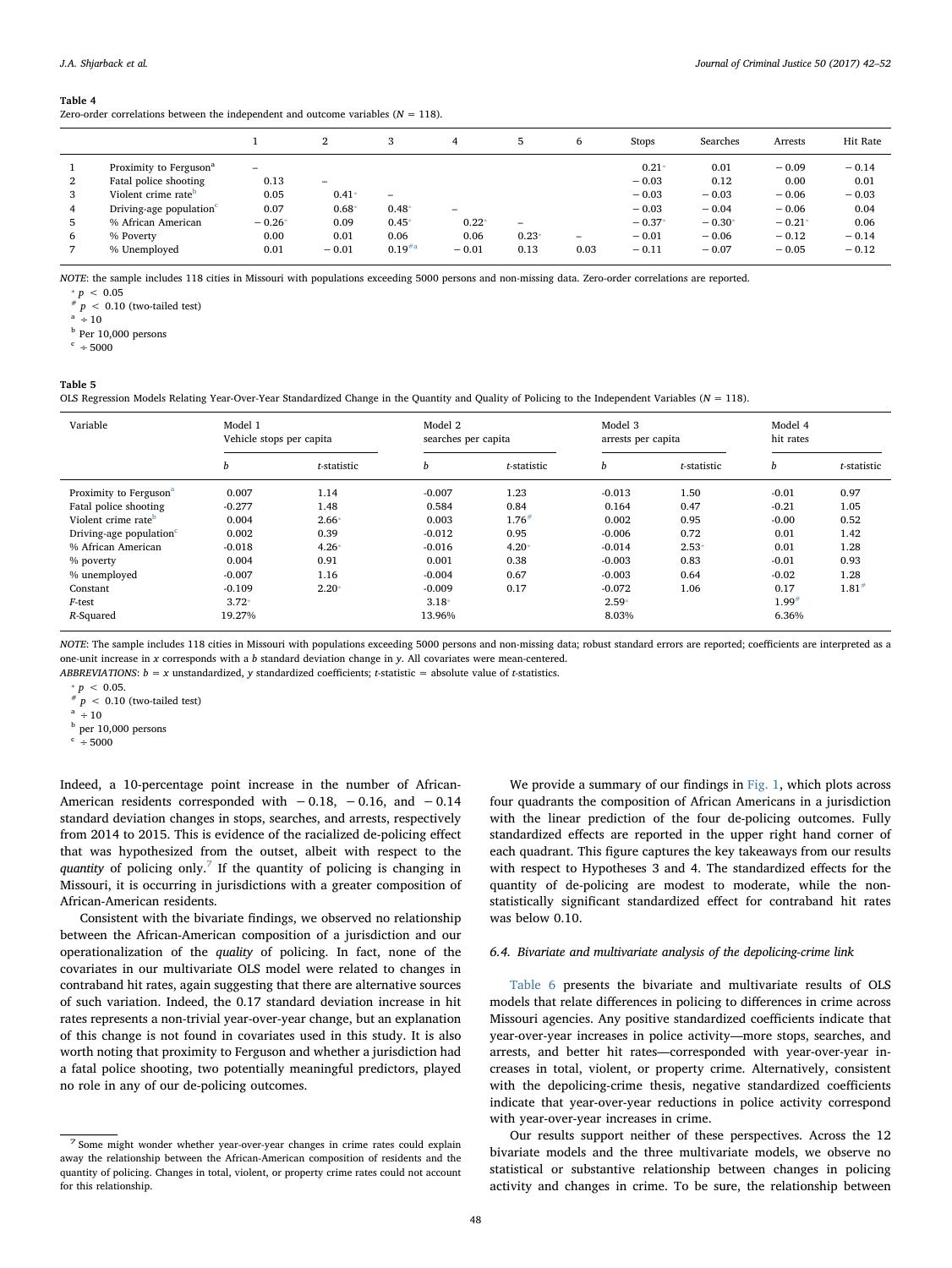<span id="page-7-0"></span>

*Note*: y-axis = standardized changes in de-policing outcomes; x-axis = % of the population that is African-American in a jurisdiction; cities with populations exceeding 200,000 person are labeled.

Fig. 1. Relationship between African-American composition of cities and linear prediction of de-policing outcomes ( $N = 118$ ).

vehicle stops and crime are indeed in the direction hypothesized by proponents of the depolicing thesis, where reductions in stops correspond to increases in total, violent, and property crime. However, none of the standardized coefficients even approach a modest effect size of 0.10. Further, when turning to the multivariate models, the stops-crime relationship is negligible at best. This leads us to conclude that there is neither a statistically or substantively significant relationship between changes in police activity and crime rates across the 116 agencies with valid crime data included in this study.

## 7. Discussion

This is a challenging time for American police. Officers now find themselves in the "social media era of policing" where many of their actions are potentially captured on video, uploaded to websites, live streamed, and viewed by millions of people. A number of deadly force incidents involving minority citizens, many of which were captured on video and disseminated through various forms of media, have led to civil unrest, placing the law enforcement community under an unprecedented level of scrutiny. There have been allegations of a new nationwide crime wave caused, in part, by de-policing ([Mac Donald,](#page-10-2)

<span id="page-7-1"></span>Table 6

OLS regression models relating year-over-year standardized change in UCR total, violent, and property crime to change in the quantity and quality of policing ( $N = 116$ ).

| Variable               |          | $\triangle$ UCR total crime<br>β<br>t-statistic |          | $\Delta$ UCR violent crime | $\Delta$ UCR property crime |             |
|------------------------|----------|-------------------------------------------------|----------|----------------------------|-----------------------------|-------------|
|                        |          |                                                 |          | t-statistic                | β                           | t-statistic |
| Bivariate              |          |                                                 |          |                            |                             |             |
| $\Delta$ Vehicle stops | $-0.067$ | 1.56                                            | $-0.050$ | 0.67                       | $-0.067$                    | 1.47        |
| $\Delta$ Searches      | $-0.017$ | 0.54                                            | 0.009    | 0.15                       | $-0.021$                    | 0.62        |
| $\Delta$ Arrests       | 0.014    | 0.40                                            | $-0.027$ | 0.73                       | 0.021                       | 0.54        |
| $\Delta$ Hit Rates     | $-0.012$ | 0.57                                            | $-0.001$ | 0.35                       | $-0.011$                    | 0.55        |
| Multivariate           |          |                                                 |          |                            |                             |             |
| $\Delta$ Vehicle stops | $-0.013$ | 0.23                                            | $-0.016$ | 0.18                       | $-0.012$                    | 0.21        |
| $\Delta$ Searches      | $-0.018$ | 0.42                                            | 0.078    | 0.81                       | $-0.035$                    | 0.70        |
| $\Delta$ Arrests       | 0.011    | 0.38                                            | $-0.045$ | 0.93                       | 0.020                       | 0.63        |
| $\Delta$ Hit Rates     | $-0.029$ | 1.15                                            | $-0.020$ | 0.66                       | $-0.028$                    | 1.13        |

NOTE: The sample includes 116 cities in Missouri with populations exceeding 5000 persons and non-missing data; robust standard errors are reported; coefficients are fully standardized and interpreted as a standard deviation change in x corresponds with a standard deviation change in y. Multivariate models include controls for proximity to Ferguson, police shooting, 2014 violent crime rate, driving-age population, % African American, % poverty, and % unemployed.

ABBREVIATIONS:  $t$ -statistic = absolute value of  $t$ -statistics.

 $* p < 0.05$ 

 $# p < 0.10$  (two-tailed test)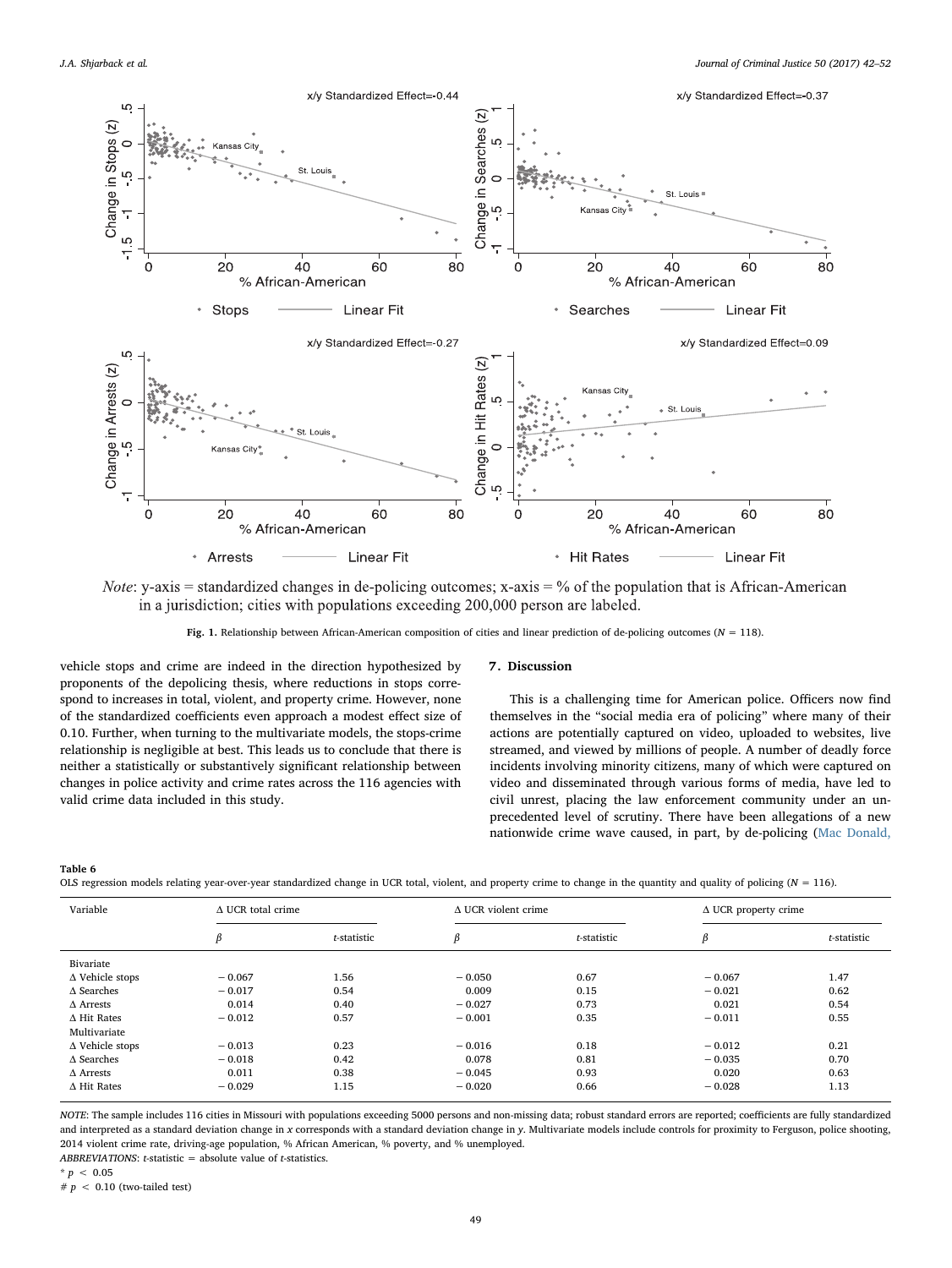[2015, 2016](#page-10-2)). Surprisingly, little empirical research has been conducted on de-policing and whether police behavior changes in response to high-profile events. The research reported here provides an investigation of de-policing in the wake of Ferguson. We found mixed evidence of the quantity of de-policing among local Missouri agencies; departments made about 67,000 fewer vehicle/traffic stops in 2015 compared to 2014, but this pattern was not substantively significant for searches and arrests stemming from those stops. Perhaps this is in response to recent legislative changes in Missouri intended to address the use of traffic stops as a means of generating municipal revenue.<sup>[8](#page-8-0)</sup> What was substantively significant was the observed increases in hit rates, as it appears officers were making better stops and conducting searches that more consistently yielded contraband. Furthermore, we found consistent evidence of a racialized de-policing effect. Departments made fewer vehicle/traffic stops, searches, and arrests in 2015 relative to 2014 in jurisdictions with larger African-American populations. Thus, a major finding of this study is that context—especially the racial composition of cities—shapes de-policing behavior. Importantly, however, changes in police behavior were neither statistically nor substantively related to changes in crime rates, a point we will return to shortly.

Speculation about the causes of this racialized de-policing effect warrants further discussion. De-policing may be a reaction to officers' sense of "self-preservation" in this era of social media scrutiny of government institutions. The dialogue and public discourse surrounding American law enforcement over the last three years has centered on race, as black males constitute nearly all of the recent highly publicized cases of police deadly force and in many cases their names have become well-known to the public (see, e.g., Michael Brown, Philando Castile, Eric Garner, Tamir Rice, Freddie Gray, Walter Scott, Laquan McDonald, and Alton Sterling). In response, we have seen the growth of the Black Lives Matter movement, and there have been countless demonstrations across U.S. cities—some of which have turned disruptive and violent. These events and the current climate led then President Obama to convene the President's Task Force on 21st Century Policing in December of 2014 ([Ramsey and Robinson, 2015\)](#page-10-20), the first nationallevel committee directing attention toward issues of race and law enforcement since the Kerner Commission in the late 1960s.

Accordingly, it makes sense that officers are more likely to shy away from active police work in the very jurisdictions, and perhaps neighborhoods, that have higher African-American populations. Indeed, 75% of officers in a nationally-representative sample agree that recent highprofile incidents have aggravated tensions between police and African-American residents in their communities ([Pew Research Center, 2017](#page-10-12)). Perhaps the topics of de-policing and self-preservation can be linked to [Muir's \(1977\)](#page-10-21) seminal explanation of officers engaging in "avoidance behavior" and [Worden's \(1995\)](#page-10-22) categorization of some officers "laying low" (see also [Kappeler, Sluder & Alpert, 1998; Paoline, 2004](#page-9-19)). Future work should continue to survey or interview officers about their motivations/rationale for engaging in de-policing behavior.

It is nothing new to suggest that citizen race impacts police behavior—the police are more likely to stop, search, arrest, and use force against African Americans ([Epp et al., 2014; Fagan and Ash, in](#page-9-6) press; [Fagan and Davies, 2000; Fridell and Lim, 2016; Hurst,](#page-9-6) [Frank & Browning, 2000; Kane, 2002; Lee, Vaughn & Lim, 2014;](#page-9-6) [Petrocelli, Piquero & Smith, 2003; Smith, 1986; Smith, Rojek,](#page-9-6) [Petrocelli & Withrow, 2017; Terrill & Reisig, 2003\)](#page-9-6). Donald [Black's](#page-9-20) [\(1976\)](#page-9-20) theory of law anticipates such racial disparities. Police officers who hold more prestige and social status than a particular group become power brokers and are more likely to apply law to those in

more disadvantaged social positions. Consistent with this argument, the police are likely to apply more law (e.g., stop, search, and arrest) against African-American citizens ([Black, 1976; Rojek et al., 2012;](#page-9-20) [Smith, 1986](#page-9-20)).

The results here demonstrate that jurisdictions with higher percentages of minority residents are more prone to de-policing. This empirical observation is consistent with [Black's \(1976\)](#page-9-20) view on the behavior of law; political mobilization by African Americans may have signified a narrowing of the social standing gap between the police and African-American citizens that was responsible for disparities in policecitizen contacts such as stops, arrests, and searches. Black's theory anticipates a hydraulic/reciprocal relationship between citizens and the police. Less law should be applied to groups that are closer in social position to the police. Therefore, de-policing may be the necessary response to the increased social standing of African Americans (regardless of whether the change is perceived or real, or whether it is short or long-lived). It is important to note, however, that our data cannot explicitly speak to this explanation. It is entirely possible that depolicing may be more pronounced in jurisdictions with larger racial minority populations as police officers respond to the scrutiny and increased danger they perceive in such communities [\(Mac Donald,](#page-10-1) [2016\)](#page-10-1). Future research is necessary to help uncover the causal mechanisms behind de-policing behaviors.

Could de-policing be a good thing? Officer beliefs that the current climate has made the job riskier and has increased tensions between the police and the African-American community—leading the police to feel reluctant to carry out some of their law enforcement duties ([Pew](#page-10-12) [Research Center, 2017](#page-10-12))—are certainly issues that must be addressed. However, if a negative event causes officers to retreat from aggressive tactics (e.g., frequent pedestrian stops) and high discretion arrests/ citations for "quality of life" offenses, then such a change might be beneficial from a public perception and perceived legitimacy standpoint (see [Gau and Brunson, 2010; Morgan and Pally, 2016\)](#page-9-21). A substantial body of research finds that unfavorable citizen perceptions of police are, in part, the result of contentious personal and vicarious experiences with officers [\(Brunson, 2007; Decker, 1981; Webb and Marshall, 1995;](#page-9-22) [Weitzer and Tuch, 2002\)](#page-9-22). Often, those who view the police negatively cite harassment and unfair targeting/profiling in addition to officer demeanor characterized as discourteous and verbally abusive [\(Brunson,](#page-9-22) [2007; Gau and Brunson, 2010; Weitzer, 2000](#page-9-22)). Thus, reductions in these types of aggressive strategies might limit the opportunities for antagonistic police-citizen interactions. Agencies reducing the number of traffic stops may reflect a recalibration of sorts regarding the type of service they believe the public demands. In this way, de-policing may be a necessary outcome of a true democratic policing function. The key will be for future research to disentangle whether such a relationship exists and, if so, if it comes at the cost of increased crime. But it is important to note that de-policing may result in reduced positive contacts between the police and citizens. Police engagement with citizens involves more than arrest, it can also involve supportive interactions. Any disengagement should measure both supportive as well as enforcement actions by the police.

Our results suggest that de-policing does not come at the cost of increased criminal activity in Missouri. This is contrary to a central feature of the Ferguson Effect argument ([Mac Donald, 2016\)](#page-10-1). Prior to our study, there was virtually no empirical evidence directly supporting or refuting the de-policing-crime link. Police agencies in Missouri have indeed changed their behavior regarding traffic stops in the post-Ferguson era, most likely as a result of the intense public scrutiny following the shooting death of Michael Brown and grand jury decision not to indict then-Officer Darren Wilson. Yet, such a pullback in police activity has not led to more crime. It is possible that with time, this relationship will change. If de-policing of this type creates less guardianship, would-be offenders may become more emboldened to carry drugs, guns, and other contraband that would have otherwise been discovered during more frequent traffic stops. This would open the

<span id="page-8-0"></span><sup>8</sup> The Missouri Legislature addressed Mack's Creek Law (RSMO 479.359 and RSMO 479.353) in the 2015 session. The former statute addressed the percentage of municipal revenue that could be generated through traffic fines and the latter addressed limits to the amount of fines for traffic citations as well as eliminating confinement for traffic violations. These could also be viewed as attempts to shackle police actions.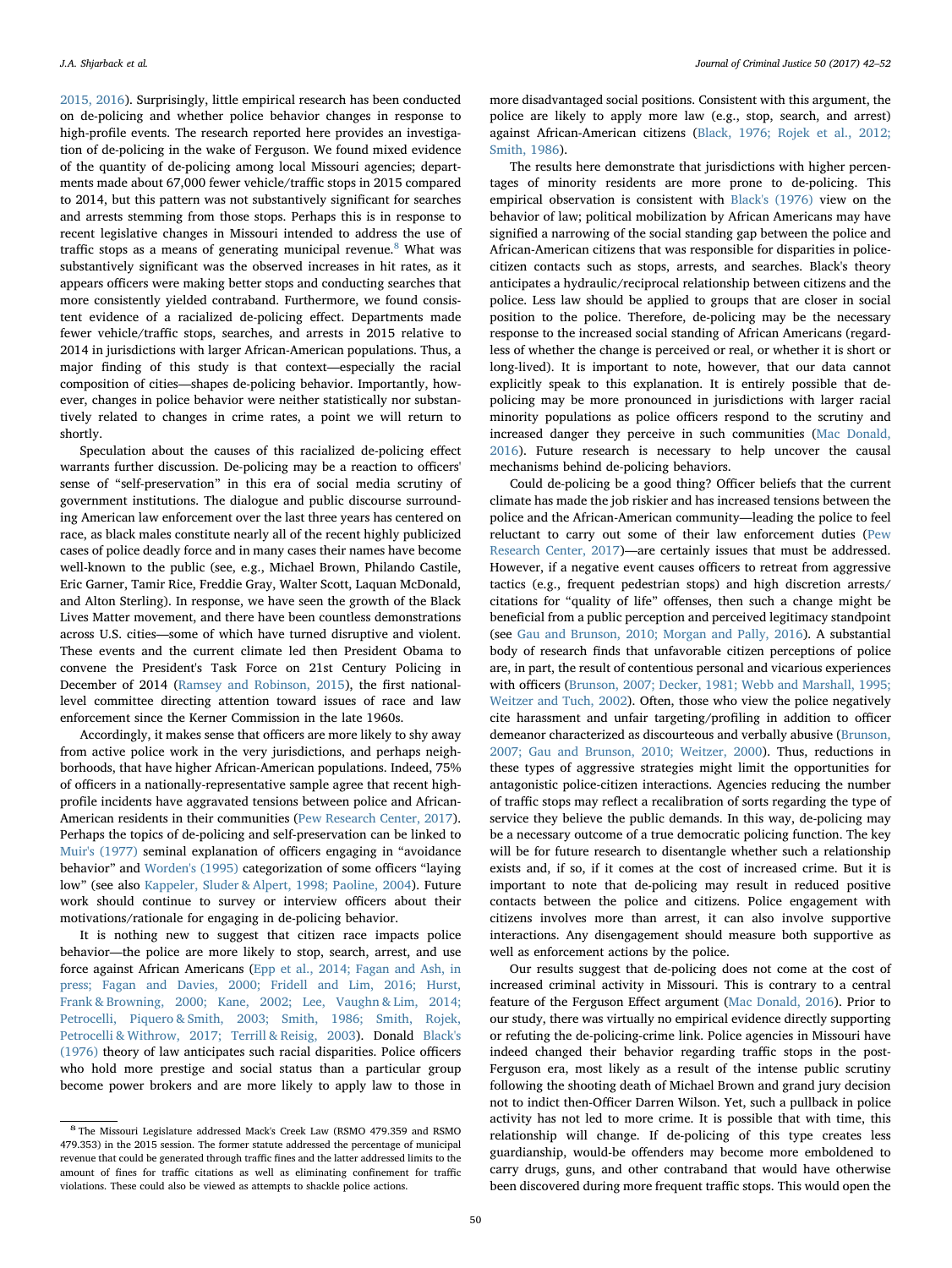door for more crime in the upcoming years. On the other hand, if fewer traffic stops are something that communities—particularly minority areas—wish to see, we would not anticipate higher crime rates to stem from such de-policing. Rather, the decline in discretionary police enforcement activity would be a welcome response from the communities at the heart of the legitimacy crisis—minority communities demanding changes in police behavior. For now, we find no support for the de-policing-crime component of the Ferguson Effect argument in our sample of police agencies.

This study suggests a number of other avenues for future research. The outcomes of interest examined here are but a few of the potential ways to study de-policing. In terms of departmental output, there is no shortage of variables to consider. For example, scholars could examine other forms of proactive behavior, such as pedestrian stops and community engagement. Only one measure of the "quality" of policing was included in the analyses–contraband "hit" rates. Yet, there are certainly other factors that are included in "policing quality" and whether it improves or deteriorates following a negative event and the resultant scrutiny that ensues. Perhaps residents are in a better position to judge, and community surveys of officer performance in the field might be able to measure any potential change. Researchers should continue to pay attention to "quality" in addition to "quantity" as it relates to de-policing. Additionally, it is imperative to monitor trends in department outcomes as well as officer behavior and perceptions.

Although the current study used organizations as the unit of analysis, future work might explore de-policing at smaller units of analysis: police districts, precincts, patrol beats, or census tracts (see [Klinger, 1997](#page-9-23)). Adding more geospatial specificity might permit researchers to take a more nuanced look into de-policing. For example, does the level of de-policing vary across precincts, beats, tracts, etc., and how might factors like crime, economic disadvantage, and the percentage of minority citizens influence de-policing across these geospatial units? Future studies may also wish to study de-policing at the individual officer-level by exploring characteristics such as race, experience, and complaint history, and how these interact with citizen characteristics. Other potential sources of de-policing at the officer level may include perceptions of organizational justice or self-legitimacy, to name a few ([Nix and Wolfe, 2016, 2017\)](#page-10-11).

Finally, future research should examine the organizational characteristics of departments and the role such characteristics play in moderating de-policing. Initial studies have highlighted the importance of sergeants and upper-level management, particularly how front-line officers view those members in supervisory/leadership positions. [Wolfe](#page-10-10) [and Nix \(2016\)](#page-10-10), for example, found that the negative publicity surrounding the events in Ferguson led officers to be less willing to engage in community partnerships. More importantly, this relationship was rendered insignificant once sheriffs deputies' perceptions of organizational justice—defined as employee evaluations of fairness and treatment by supervisors/leadership in the workplace—were taken into consideration. Put differently, officers' perceptions of fair treatment from their supervisors served as a protective factor that negated the relationship between negative publicity directed toward law enforcement and willingness to work with the community to solve problems (see also [Oliver, in press](#page-10-23) for a similar finding). As such, organizational justice training might be one way to address low officer morale and reduced motivation. Ensuring organizational justice within a department likely translates into beneficial work-related outcomes, such as front-line officers believing that they are/will be supported by their leaders (in spite of a lack of community support) and, thus, not feeling the need to de-police. Other organizational characteristics may also be important in this context, including the representation of women and minorities in command and line-level positions.

The current legitimacy crisis faced by the police is at the root of this issue. To address this problem we must find ways to improve community trust in the police. In doing so, however, it is necessary to help officers trust the public too. Improving police-community relations is a

two-way street, and the burden of reform cannot rest squarely on one party's shoulders. A delicate balance must be reached between holding police accountable, while not making it impossible for officers to fulfill their job responsibilities.

#### References

- <span id="page-9-10"></span>Arthur, R., & Asher, J. (2016, April 11). Gun violence spiked—and arrests declined—in Chicago right after the Laquan McDonald video release. FiveThirtyEight. Retrieved from http://fi[vethirtyeight.com/features/gun-violence-spiked-and-arrests-declined](http://fivethirtyeight.com/features/gun-violence-spiked-and-arrests-declined-in-chicago-right-after-the-laquan-mcdonald-video-release/)[in-chicago-right-after-the-laquan-mcdonald-video-release/.](http://fivethirtyeight.com/features/gun-violence-spiked-and-arrests-declined-in-chicago-right-after-the-laquan-mcdonald-video-release/)
- <span id="page-9-12"></span>Asher, J. (2016, July). 29. FiveThirtyEight: Baton Rouge drug enforcement has plummeted since police killed Alton Sterling. Retrieved from http://fi[vethirtyeight.](http://fivethirtyeight.com/features/baton-rouge-drug-enforcement-has-plummeted-since-police-killed-alton-sterling/) [com/features/baton-rouge-drug-enforcement-has-plummeted-since-police-killed](http://fivethirtyeight.com/features/baton-rouge-drug-enforcement-has-plummeted-since-police-killed-alton-sterling/)[alton-sterling/](http://fivethirtyeight.com/features/baton-rouge-drug-enforcement-has-plummeted-since-police-killed-alton-sterling/).
- <span id="page-9-20"></span>Black, D. (1976). The behavior of law[. New York: Academic Press](http://refhub.elsevier.com/S0047-2352(17)30128-9/rf0015).
- <span id="page-9-0"></span>[Braga, A. \(2005\). Hot spots policing and crime prevention: a systematic review of](http://refhub.elsevier.com/S0047-2352(17)30128-9/rf0020) [randomized controlled trials.](http://refhub.elsevier.com/S0047-2352(17)30128-9/rf0020) J. Exp. Criminol. 1(3), 317–342.
- [Braga, A. A., & Weisburd, D. \(2012\). The e](http://refhub.elsevier.com/S0047-2352(17)30128-9/rf0025)ffects of "pulling levers" focused deterrence strategies on crime. [Campbell Systematic Reviews](http://refhub.elsevier.com/S0047-2352(17)30128-9/rf0025), 6, 1–91.
- <span id="page-9-4"></span>Bratton, W. (1998). [Turnaround: How America's Top Cop Reversed the Crime Epidemic](http://refhub.elsevier.com/S0047-2352(17)30128-9/rf0030). New [York, NY: Random House](http://refhub.elsevier.com/S0047-2352(17)30128-9/rf0030).
- <span id="page-9-22"></span>Brunson, R. K. (2007). "Police don't like black people"[: African-American young men's](http://refhub.elsevier.com/S0047-2352(17)30128-9/rf0035) [accumulated police experiences.](http://refhub.elsevier.com/S0047-2352(17)30128-9/rf0035) Criminology & Public Policy, 6(1), 71–102.
- <span id="page-9-18"></span>Campbell, B.A., Nix, J., Maguire, E.R., Is the Number of Citizens Fatally Shot by Police Increasing in the Post-ferguson Era? in press. (Crime & Delinquency).
- <span id="page-9-3"></span>Cooper, F. R. (2002). Understanding "depolicing"[: Symbiosis theory and critical cultural](http://refhub.elsevier.com/S0047-2352(17)30128-9/rf0045) theory. [University of Missouri at Kansas City Law Review](http://refhub.elsevier.com/S0047-2352(17)30128-9/rf0045), 71(2), 355–376.
- <span id="page-9-17"></span>Davey, M., & Bosman, J. (2014, November 24). Protests flare as Ferguson police officer is not indicted. The New York Times. Retrieved from [https://www.nytimes.com/2014/11/](https://www.nytimes.com/2014/11/25/us/ferguson-darren-wilson-shooting-michael-brown-grand-jury.html?_r=0)  $25/us/ferguson-darren-wilson-shooting-michael-brown-grand-jury.html?_r=0.$
- <span id="page-9-7"></span>[Davis, R. C., Ortiz, C. W., Henderson, N. J., Miller, J., & Massie, M. K. \(2002\).](http://refhub.elsevier.com/S0047-2352(17)30128-9/rf0060) Turning [Necessity Into Virtue: Pittsburgh's Experience With a Federal Consent Decree](http://refhub.elsevier.com/S0047-2352(17)30128-9/rf0060). Washington, [DC: Vera Institute of Justice.](http://refhub.elsevier.com/S0047-2352(17)30128-9/rf0060)
- [Decker, S. H. \(1981\). Citizen attitudes toward the police: a review of past](http://refhub.elsevier.com/S0047-2352(17)30128-9/rf0065) findings and [suggestions for future policy.](http://refhub.elsevier.com/S0047-2352(17)30128-9/rf0065) J. Police Sci. Adm. 9, 80–87.
- <span id="page-9-11"></span>[Desmond, M., Papachristos, A. V., & Kirk, D. S. \(2016\). Police violence and citizen crime](http://refhub.elsevier.com/S0047-2352(17)30128-9/rf0070) [reporting in the black community.](http://refhub.elsevier.com/S0047-2352(17)30128-9/rf0070) Am. Sociol. Rev. 81(5), 857–876.
- <span id="page-9-6"></span>[Epp, C. R., Maynard-Moody, S., & Haider-Markel, D. \(2014\).](http://refhub.elsevier.com/S0047-2352(17)30128-9/rf0075) Pulled Over: How Police Stops Define Race and Citizenship[. Chicago: University of Chicago Press](http://refhub.elsevier.com/S0047-2352(17)30128-9/rf0075).
- <span id="page-9-2"></span>Fagan, J., Ash, E., New Policing, New Segregationin press. (Georgetown Law Journal).
- [Fagan, J., & Davies, G. \(2000\). Street stops and broken windows: terry, race, and disorder](http://refhub.elsevier.com/S0047-2352(17)30128-9/rf0085) in New York City. [Fordham Urban Law Journal](http://refhub.elsevier.com/S0047-2352(17)30128-9/rf0085), 28, 457–504.
- <span id="page-9-9"></span>Fischer-Baum, R., & Flowers, A. (2015, June 16). Charts: Baltimore Crime, Before and After Freddie Gray's Funeral. FiveThirtyEight. Retrieved from http://fi[vethirtyeight.](http://fivethirtyeight.com/datalab/charts-baltimore-crime-before-and-after-freddie-grays-funeral/) [com/datalab/charts-baltimore-crime-before-and-after-freddie-grays-funeral/.](http://fivethirtyeight.com/datalab/charts-baltimore-crime-before-and-after-freddie-grays-funeral/)
- [Fridell, L., & Lim, H. \(2016\). Assessing the racial aspects of police force using the implicit](http://refhub.elsevier.com/S0047-2352(17)30128-9/rf0095)[and counter-bias perspectives.](http://refhub.elsevier.com/S0047-2352(17)30128-9/rf0095) J. Crim. Just. 44, 36–48.
- <span id="page-9-8"></span>[Garrison, A. H. \(1995\). Law enforcement civil liability under federal law and attitudes on](http://refhub.elsevier.com/S0047-2352(17)30128-9/rf0100) [civil liability.](http://refhub.elsevier.com/S0047-2352(17)30128-9/rf0100) Police Studies, 18, 19–37.
- <span id="page-9-21"></span>[Gau, J. M., & Brunson, R. K. \(2010\). Procedural justice and order maintenance policing: a](http://refhub.elsevier.com/S0047-2352(17)30128-9/rf0105) [study of inner-city young men's perceptions of policy legitimacy.](http://refhub.elsevier.com/S0047-2352(17)30128-9/rf0105) Justice Q. 27(2), 255–[279](http://refhub.elsevier.com/S0047-2352(17)30128-9/rf0105).
- Hughes, T. (2001). Police offi[cers and civil liability: the ties that bind.](http://refhub.elsevier.com/S0047-2352(17)30128-9/rf0110) Policing: An [International Journal of Police Strategies & Management](http://refhub.elsevier.com/S0047-2352(17)30128-9/rf0110), 24(2), 240–262.
- [Hurst, Y. G., Frank, J., & Browning, S. L. \(2000\). The attitudes of juveniles toward the](http://refhub.elsevier.com/S0047-2352(17)30128-9/rf0115) [police: a comparison of black and white youth.](http://refhub.elsevier.com/S0047-2352(17)30128-9/rf0115) Policing: An International Journal of [Police Strategies & Management](http://refhub.elsevier.com/S0047-2352(17)30128-9/rf0115), 23(1), 37–53.
- [Kane, R. J. \(2002\). The social ecology of police misconduct.](http://refhub.elsevier.com/S0047-2352(17)30128-9/rf0120) Criminology, 40(4), 867–896. Kappeler, V. E. (2001). [Critical issues in police civil liability](http://refhub.elsevier.com/S0047-2352(17)30128-9/rf0125)(3rd ed.). Prospect Heights, IL: [Waveland Press](http://refhub.elsevier.com/S0047-2352(17)30128-9/rf0125).
- <span id="page-9-19"></span>[Kappeler, V. E., Sluder, R. D., & Alpert, G. P. \(1998\).](http://refhub.elsevier.com/S0047-2352(17)30128-9/rf0130) Forces of Deviance: The Dark Side of Policing[\(2nd ed.\). Long Grove, IL: Waveland Press](http://refhub.elsevier.com/S0047-2352(17)30128-9/rf0130).
- <span id="page-9-5"></span>Kelling, G. L. (1998). [Perspectives on Crime and Justice: 1997](http://refhub.elsevier.com/S0047-2352(17)30128-9/rf0135)–1998 Lecture Series. [Washington, DC: National Institute of Justice](http://refhub.elsevier.com/S0047-2352(17)30128-9/rf0135).
- <span id="page-9-15"></span>Kennedy, R. (1997). Race, Crime, and the Law[. New York: Vintage Books.](http://refhub.elsevier.com/S0047-2352(17)30128-9/rf0140)
- <span id="page-9-23"></span>[Klinger, D. A. \(1997\). Negotiating order in patrol work: an ecological theory of police](http://refhub.elsevier.com/S0047-2352(17)30128-9/rf0145) [response to deviance.](http://refhub.elsevier.com/S0047-2352(17)30128-9/rf0145) Criminology, 35(2), 277–306.
- <span id="page-9-13"></span>Knapp, A. (2016, April 2). 'Walter Scott effect': North Charleston traffic stops cut in half after shooting, but is it the lasting change critics seek? The Post and Courier. Retrieved from [http://www.postandcourier.com/article/20160402/PC16/160409955.](http://www.postandcourier.com/article/20160402/PC16/160409955)
- <span id="page-9-14"></span>[Knowles, J., Persico, N., & Todd, P. \(2001\). Racial bias in motor vehicle searches: theory](http://refhub.elsevier.com/S0047-2352(17)30128-9/rf0155) and evidence. [J. Polit. Econ. 109](http://refhub.elsevier.com/S0047-2352(17)30128-9/rf0155)(1), 203–229.
- <span id="page-9-16"></span>Koster, C. (2015). [2014 Annual Report, Missouri Vehicle Stops](http://refhub.elsevier.com/S0047-2352(17)30128-9/rf0160). Jefferson City, MO: Missouri [Attorney General](http://refhub.elsevier.com/S0047-2352(17)30128-9/rf0160).
- Koster, C. (2016). [2015 Annual Report, Missouri Vehicle Stops](http://refhub.elsevier.com/S0047-2352(17)30128-9/rf0165). Jefferson City, MO: Missouri [Attorney General](http://refhub.elsevier.com/S0047-2352(17)30128-9/rf0165).
- [Lee, H., Vaughn, M. S., & Lim, H. \(2014\). The impact of neighborhood crime levels on](http://refhub.elsevier.com/S0047-2352(17)30128-9/rf0170) [police use of force: an examination at micro and meso levels.](http://refhub.elsevier.com/S0047-2352(17)30128-9/rf0170) J. Crim. Just. 42(6), 491–[499](http://refhub.elsevier.com/S0047-2352(17)30128-9/rf0170).
- <span id="page-9-1"></span>Leo, J. (2001). July 27. America's Big Cities Suffer From Culture of Riot. Retrieved from [http://townhall.com/columnists/johnleo/2001/07/27/americas\\_big\\_cities\\_su](http://townhall.com/columnists/johnleo/2001/07/27/americas_big_cities_suffer_from_culture_of_riot/page/full)ffer\_ [from\\_culture\\_of\\_riot/page/full.](http://townhall.com/columnists/johnleo/2001/07/27/americas_big_cities_suffer_from_culture_of_riot/page/full)
- Mac Donald, H. 2001 What really happened in Cincinnati. City Journal. Retrieved from